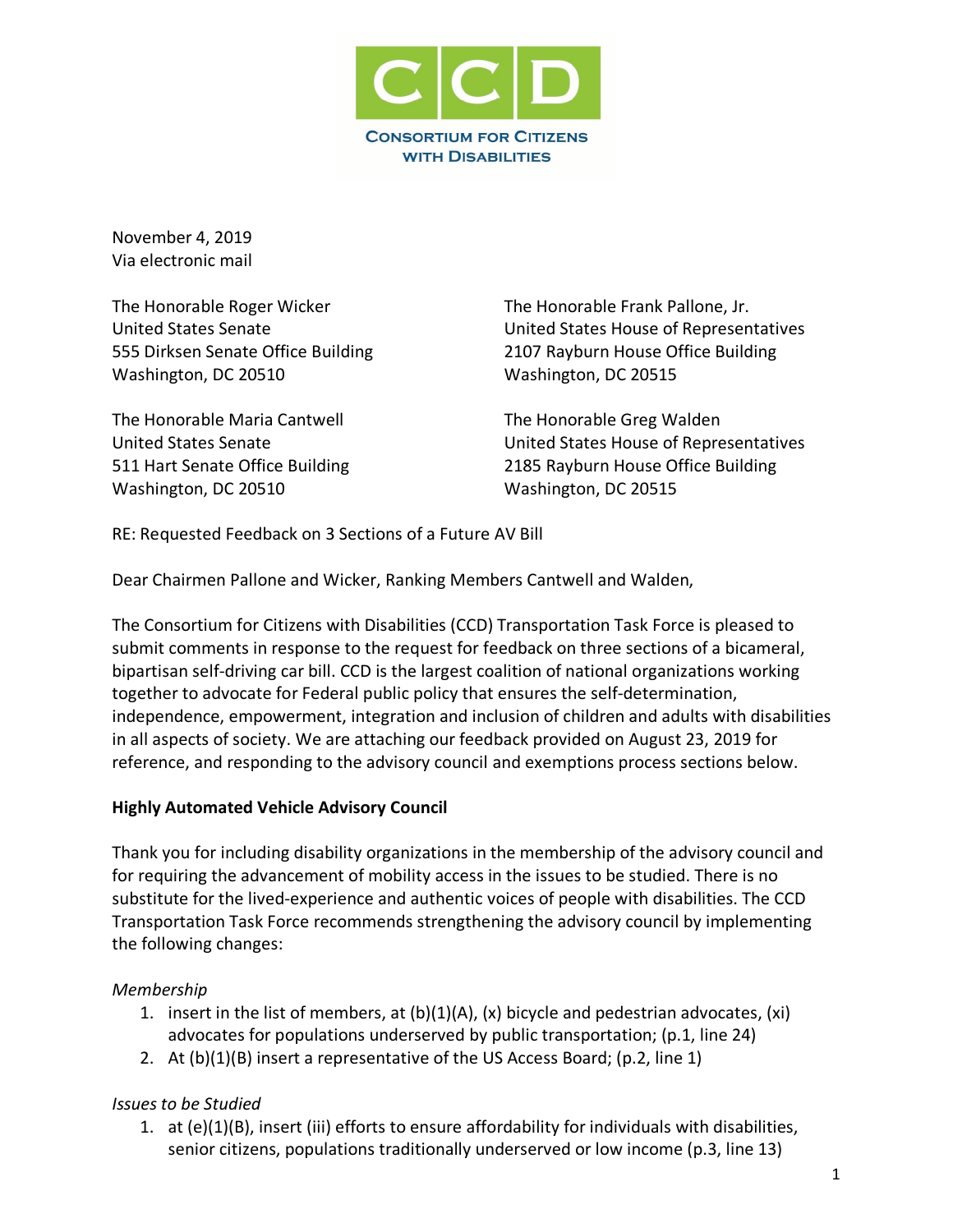- 2. at (e)(1)(G)(iii) include 'the use and placement of shoulder belts, seatbelts and automatic securement systems for wheelchair users who remain seated in their mobility device' (p.5, line 3)
- 3. after (e)(1)(I) insert 'the impacts of highly automated vehicles on public transportation' (p.6, line 1)
- 4. regarding the development of a framework that allows manufacturers to share relevant situational information:
	- At  $(e)(1)(D)(i)$  change to 'any testing or deployment event on public streets resulting, or that reasonably could have resulted, in damage to the vehicle, any occupant, or nonoccupant of the vehicle, including people with disabilities" (p. 4, line 5)

# **Highly Automated Vehicle Exemptions**

Thank you for including development of vehicles that promote access to transportation access for individuals with disabilities in the exemptions process. Currently, supply of fully accessible on-demand vehicles does not meet the need. The CCD Transportation Task Force recommends strengthening the exemptions section by implementing the following changes:

## *Findings*

1. Edit (3)(vi)(I) from 'the exemption would promote transportation access for individuals with disabilities (as defined in section 3 of the Americans with Disabilities Act of 1990 (42 U.S.S.12102)' to 'the exemption would provide transportation access for all individuals with disabilities (as defined in the Americans with Disabilities Act of 1990 (42 U.S.C.12102)' (p.5, line 3)

# *Application Data Supplied by Manufacturers*

- 1. add  $(2)(c)(5)(A)(cc)$  include 'how the vehicle will protect the safety of wheelchair-using occupants who remain in their wheelchairs in the event of a crash at a safety level to be determined at least equal to the safety level of a non-exempt vehicle' (p. 7, line 9)
- 2. Edit  $(2)(c)(6)$  to if the application is made under subsection  $(b)(3)(B)(vi)$ , a detailed analysis demonstrating how the vehicle would provide transportation access for all individuals with disabilities (as defined in the Americans with Disabilities Act of 1990 (42 U.S.S.12102)', and how the vehicle would meet the needs specific to people with sensory, cognitive and physical disabilities, including wheelchair users. (p. 7, line 10)

# *Process and Analysis*

1. Edit (2)(B) to include, ways in which a vehicle can be designed to ensure access for people with disabilities (as defined in the Americans with Disabilities Act of 1990 (42 U.S.S.12102) (p.12, line 3)

# *Exemption Database*

1. Add  $(j)(1)(C)$  the exemption clause or clauses under which the exemption was granted as listed in (3)(B)(i), (ii), (iii), (iv), (v), or (vi) (p. 12, line 35)